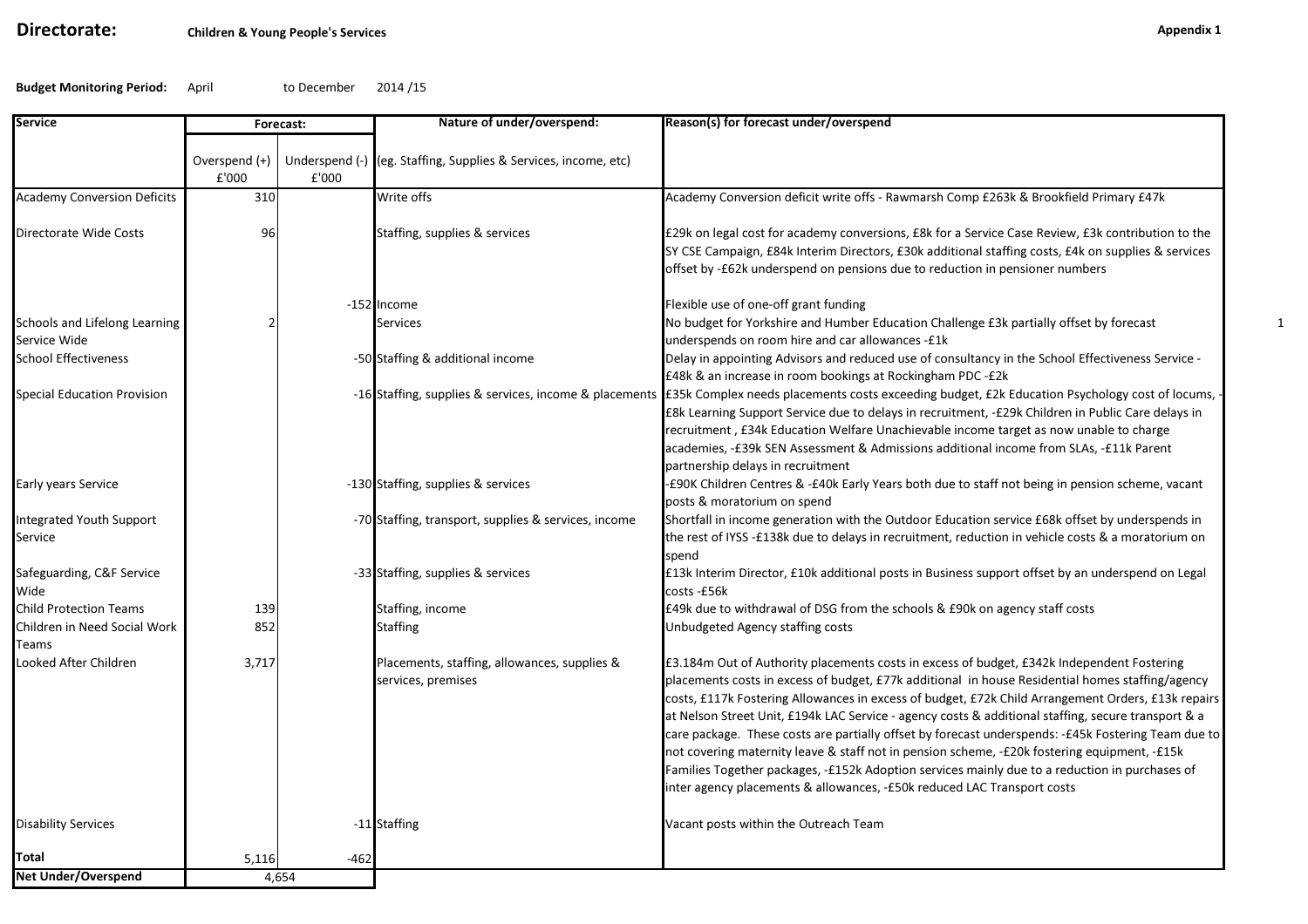## Directorate:

Budget Monitoring Period:April to December 2014 /15

| Service                                                                     | Forecast:              |       | Nature of under/overspend:                                                                               | Reason(s) for forecast under/overspend                                                                                                                                                                                                                                                                                                                                     |
|-----------------------------------------------------------------------------|------------------------|-------|----------------------------------------------------------------------------------------------------------|----------------------------------------------------------------------------------------------------------------------------------------------------------------------------------------------------------------------------------------------------------------------------------------------------------------------------------------------------------------------------|
|                                                                             | Overspend (+)<br>£'000 | £'000 | Underspend (-) (e.g Staffing, Supplies & Services, income, etc)                                          |                                                                                                                                                                                                                                                                                                                                                                            |
| <b>Adult Services</b>                                                       |                        |       |                                                                                                          |                                                                                                                                                                                                                                                                                                                                                                            |
| Adults General                                                              |                        |       | -164 Staffing and Contracted Services                                                                    | Higher than anticipated staff turnover plus impact of moratorium on non essential spend on training                                                                                                                                                                                                                                                                        |
| Older People<br><b>Direct Provision Res Care</b><br>Independent Res Care    | 595                    |       | -202 Staffing and additional income<br><b>Contracted Services</b>                                        | Vacant posts retained pending restructure & Winter pressures funding received<br>Recurrent overspend from 2013/14 due to Continuing Health Care (CHC) money not being at the                                                                                                                                                                                               |
| <b>Enabling/Domiciliary Care</b>                                            |                        |       | -231 Staffing, Contracted Services                                                                       | levels anticipated.<br>Underspend on staffing as workforce reduced to a minimum following decision to stop health &<br>wellbeing checks.                                                                                                                                                                                                                                   |
| Rothercare/Telecare                                                         |                        |       | -139 Supplies and Services                                                                               | Forecast underspend on maintenance contract and energy costs plus Winter Pressures funding                                                                                                                                                                                                                                                                                 |
| Assessment & Care Mang't<br>Direct Payments<br>Carers<br>Extra Car/Day Care | 334                    |       | -483 Staffing, income<br><b>Contracted Services</b><br>-33 Staffing<br>-33 Supplies and Services, income | Higher than anticipated staff turnover, additional Health and Winter Pressures funding<br>Increase in demand (net increase of 88 clients) since April<br>Staff vacancies being covered by other staff<br>Savings on supplies and services in respect of closure of EMI Elderly Day Services at Charnwood and<br>Copeland plus additional income from self funding clients. |
| Learning Disabilities<br><b>Residential Care SYHA</b><br>Client Support     | 430<br>142             |       | <b>Contracted Services</b><br><b>Contracted Services</b>                                                 | Delay in reconfiguration of residential care to supported living with RDASH<br>Delays in termination of Employment and Leisure services due to extended consultation period                                                                                                                                                                                                |
| Supported Living                                                            |                        |       | -77 Contracted Services & Income                                                                         | New transitional placements from Children's Services into Supported Living, plus additional demand<br>for Shared Lives is being offset by additional CHC and one off funding resulting in an overall forecast                                                                                                                                                              |
| <b>Residential Care</b>                                                     |                        |       | -18 Staffing and Contracted Services                                                                     | underspend<br>Reduction in residential and nursing respite placments plus increased Continuing Health Care (CHC)<br>and Free Nursing Care (FNC) on nursing schemes. In house residential homes incurring increased<br>levels of sickness.                                                                                                                                  |
| Day Care                                                                    | 155                    |       | <b>Staffing and Contracted Services</b>                                                                  | Recurrent budget pressure on Transport costs and additional provision for 6 specialist placements<br>partially reduced by health funding                                                                                                                                                                                                                                   |
| Domiciliary Care<br>Assessment & Care Mang't                                | 71                     |       | <b>Contracted Services</b><br>-27 Contracted Services                                                    | Recurrent budget pressures but reducing in both numbers and cost of packages<br>Expected savings on RDASH administration contract.                                                                                                                                                                                                                                         |
| Mental Health                                                               |                        |       |                                                                                                          |                                                                                                                                                                                                                                                                                                                                                                            |
| Independent Residential Care                                                |                        |       | -103 Contracted Services & Income                                                                        | Reduction of 3 placements since April plus additional Public Health funding for substance misuse                                                                                                                                                                                                                                                                           |
| Direct Payments<br>Assessment & Care Man'gt &<br><b>Community Support</b>   |                        |       | -33 Contracted Services<br>-18 Staffing                                                                  | Review of Direct payment packages is reducing the average cost<br>Savings on revision to waking nights payments                                                                                                                                                                                                                                                            |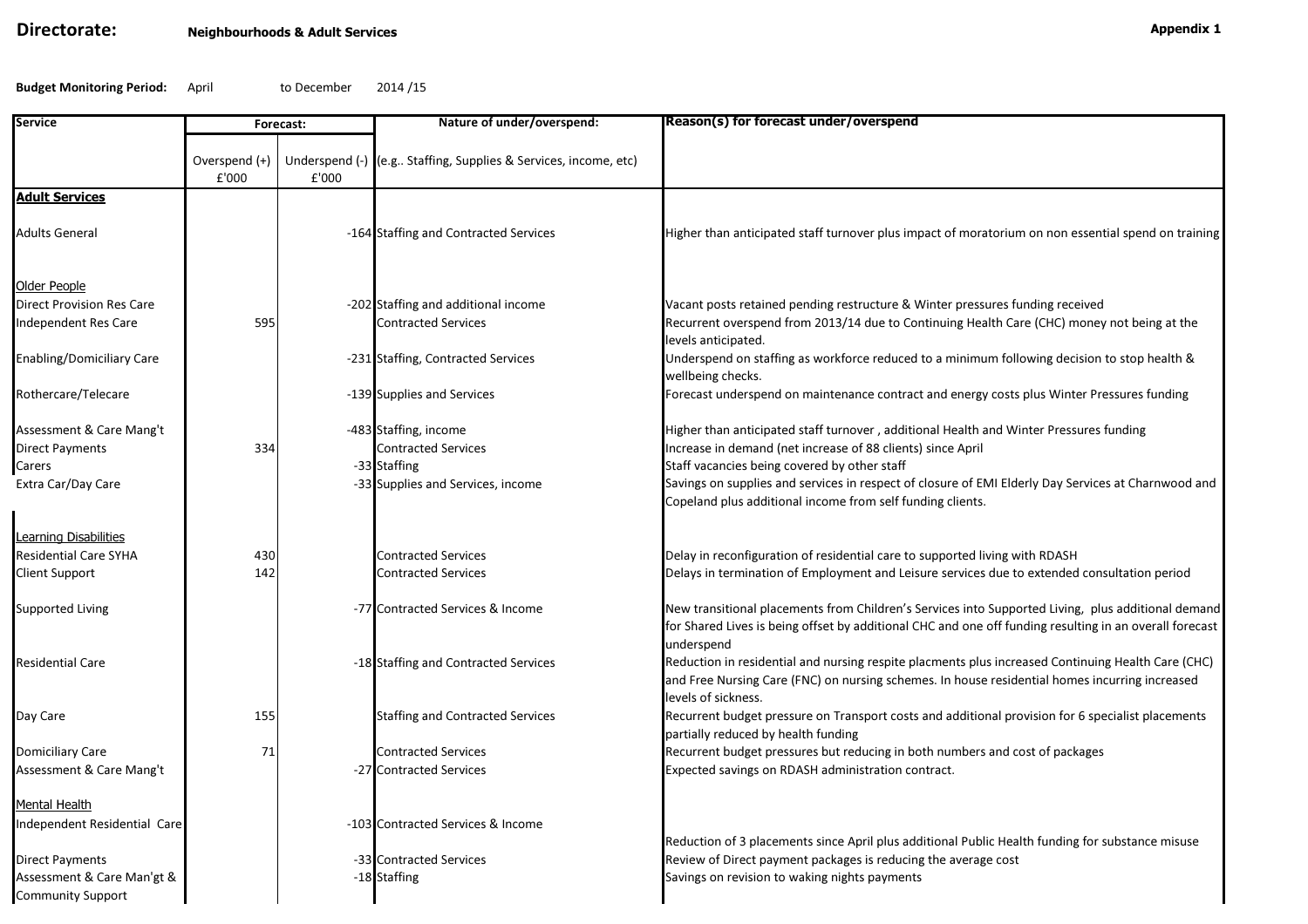| Physical & Sensory                  |          |          |                                                  |                                                                                                       |
|-------------------------------------|----------|----------|--------------------------------------------------|-------------------------------------------------------------------------------------------------------|
| <b>Direct Payments</b>              | 325      |          | <b>Client Services</b>                           | Increase in demand for service - a net 45 new clients since April                                     |
| Independent Res Care                |          |          | -75 Contracted Services                          | One high cost package now being funded by another Local Authority                                     |
| <b>Domiciliary Care</b>             |          |          | -48 Contracted Services & Income                 | Reduction in client numbers due to migration to Direct Payments. Increase in CHC and Client income    |
|                                     |          |          |                                                  |                                                                                                       |
| Therapy & Equipment                 |          |          | -13 Contracted Services & Therapy                | Higher than anticipated staff turnover.                                                               |
| Advice & Information                |          |          | -18 Contracted Services                          | Contract efficiency savings on RNID & RNIB contracts                                                  |
| Day Care                            |          |          | -35 Contracted Services                          | Contract efficiency savings                                                                           |
|                                     |          |          | -146 Contracted Services & Income                |                                                                                                       |
| Safeguarding                        |          |          |                                                  | The increase in demand for assessments under Deprivation of Liberty Safeguards (154 as at end of      |
|                                     |          |          |                                                  |                                                                                                       |
|                                     |          |          |                                                  | Dec compared to a total of 56 in 2013/14) is putting additional pressure on existing budgets This is  |
|                                     |          |          |                                                  | being more than offset by non recurrent income and higher than anticipated staff turnover.            |
| <b>Supporting People</b>            |          |          | -156 Supplies and Services & Contracted Services | Efficiency savings on contracts due to reduced activity and underspends on supplies and services      |
|                                     |          |          |                                                  | budgets due to the moratorium on non-essential spend.                                                 |
| <b>Neighbourhoods General</b>       |          |          |                                                  |                                                                                                       |
| <b>Fund</b>                         |          |          |                                                  |                                                                                                       |
|                                     |          |          |                                                  |                                                                                                       |
| <b>Strategic Housing Investment</b> | 64       |          | Staffing, Income                                 | Lower income from Registered Social Landlords (RSL), write off of income outstanding on group         |
|                                     |          |          |                                                  | repair scheme plus higher than anticipated staff turnover                                             |
| <b>Housing Options</b>              |          |          | -655 Staffing, supplies and services, income     | Increased income from fees on Private Sector Adaptations, savings on Furnished Homes due to           |
|                                     |          |          |                                                  | more cost effective procurement plus higher than anticipated staff turnover                           |
| Housing & Estate Services           |          |          | -10 Supplies and Services                        | Savings on supplies and services due to moratorium on non-essential spend.                            |
| <b>Business Regulation</b>          |          |          | -58 Staffing                                     | Higher than anticipated staff turnover in Trading Standards                                           |
| Safer Neighbourhoods                |          |          | -35 Staffing                                     | Higher than anticipated staff turnover in Community Protection                                        |
| Central                             |          |          | -24 Staffing                                     | Underspend on pension and insurance costs                                                             |
| Neighbourhoods Partnership          |          |          | -43 Supplies and Services                        | Underspend on transport and supplies and services within Area Assembly budgets due to the             |
| & Engagement                        |          |          |                                                  | moratorium on non essential spend and forecast underspend on Members Leadership fund. (Any            |
|                                     |          |          |                                                  | balance on this fund is usually requested for carry-forward as part of the Council's Outturn report). |
|                                     |          |          |                                                  |                                                                                                       |
| <b>Matrix Managed</b>               |          |          |                                                  |                                                                                                       |
| Procurement                         |          |          | <b>Staffing</b>                                  | Lower than anticipated staff turnover                                                                 |
| Commissioning                       |          |          | -27 Staffing                                     | Higher than anticipated staff turnover                                                                |
| Performance & Quality               |          |          | -95 Staffing                                     | Higher than anticipated staff turnover                                                                |
| <b>Public Health</b>                | $\Omega$ | $\Omega$ |                                                  | forecast balanced budget                                                                              |
|                                     |          |          |                                                  |                                                                                                       |
|                                     |          |          |                                                  |                                                                                                       |
| Total                               | 2,119    | $-2,999$ |                                                  |                                                                                                       |
| <b>Net Under/Overspend</b>          | $-880$   |          |                                                  |                                                                                                       |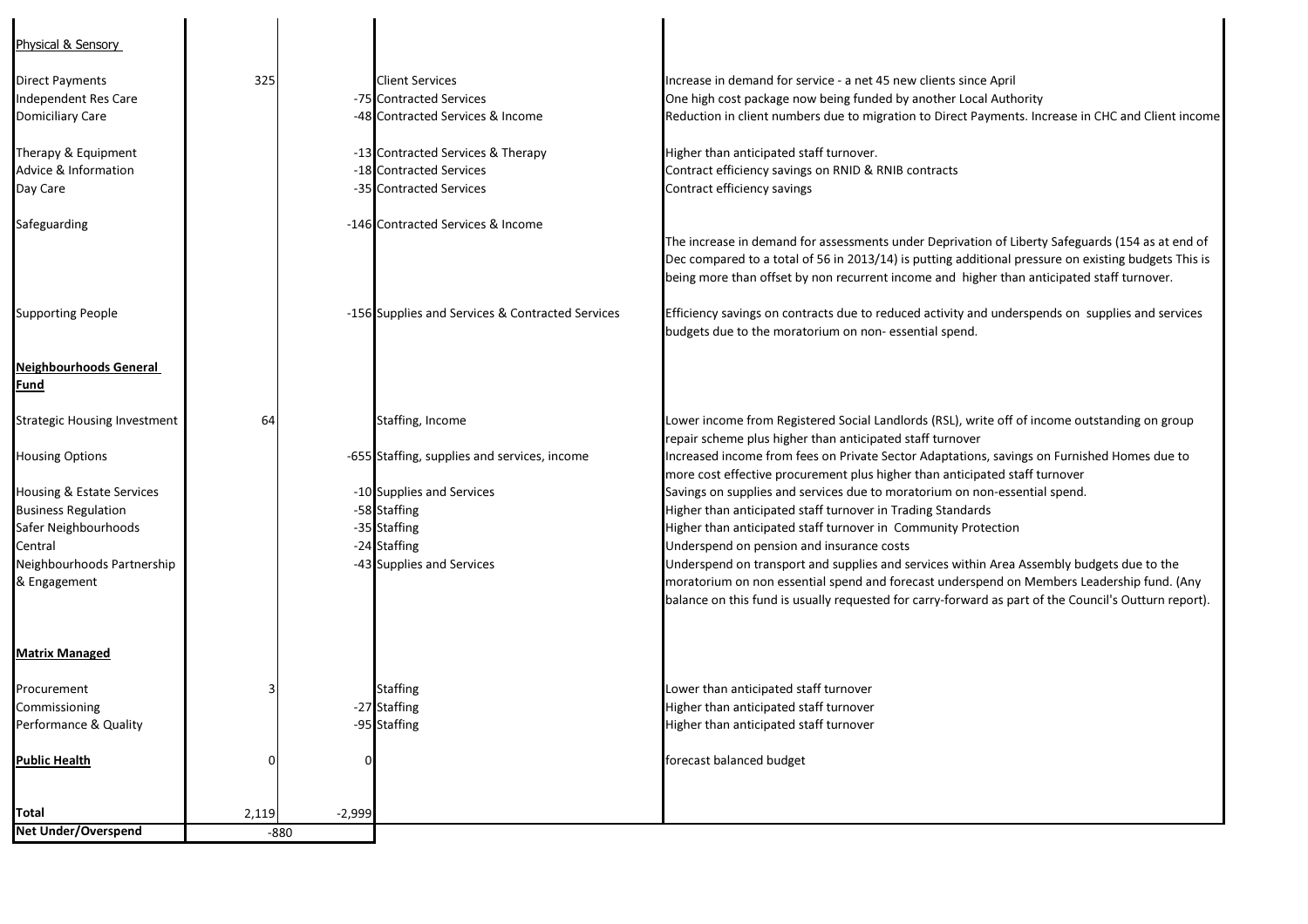### Directorate:

Budget Monitoring Period:April to December 2014 /15

| Service                                                         | Forecast:              |       | Nature of under/overspend:                                      | Reason(s) for forecast under/overspend                                                                                                                                                                                                                                     |
|-----------------------------------------------------------------|------------------------|-------|-----------------------------------------------------------------|----------------------------------------------------------------------------------------------------------------------------------------------------------------------------------------------------------------------------------------------------------------------------|
|                                                                 | Overspend (+)<br>£'000 | £'000 | Underspend (-) (eg. Staffing, Supplies & Services, income, etc) |                                                                                                                                                                                                                                                                            |
| Asset Management, Audit<br>and Insurance                        |                        |       |                                                                 | Service Total is £228k forecast underspend                                                                                                                                                                                                                                 |
| Emergency Planning, Health<br>& Safety                          | 4                      |       | Supplies and Services, Staffing                                 | There is no budget to fund unscheduled rallies or protests, these have cost £42k. There is a small<br>under recovery of income on some training £5k, and some monies have been credited back which<br>were not required to settle an employment tribunal.                  |
| Management<br>Facilities Services                               | 5<br>46                |       | <b>Supplies and Services</b><br>Staffing, income                | This small overspend is being reviewed.<br>Building Cleaning is showing some pressure on staffing budgets costs £40k. There are a number of<br>budgets across the service are showing some smaller pressures and some savings are reported, with<br>a net pressure of £6k. |
| Corporate Property                                              |                        |       | -286 Staffing, Supplies and Services, Income                    | Mainly due to reduced costs relating to Riverside House -£200k, and fee billing income -£50k.<br>Further savings offered from Environmental Management is mitigating smaller pressures on some<br>budgets (Community Buildings, Estates and Commercial Properties).        |
| Internal Audit<br><b>School Crossing Patrol</b>                 | 8                      |       | <b>Staffing</b><br>-5 Supplies & Services                       | Staffing cost pressure.<br>Small savings due to the moratorium on non-essential spend. (Non staffing)                                                                                                                                                                      |
| <b>Business Unit</b>                                            |                        |       |                                                                 | Service Total is £75k forecast underspend                                                                                                                                                                                                                                  |
|                                                                 |                        |       | -75 Staffing and supplies and services                          | Report now reflects reduced staffing costs within training budget, with the majority of the under<br>spend being from a reduced training programme.                                                                                                                        |
| <b>Communications and</b><br>Marketing                          |                        |       |                                                                 | Service Total is £55k forecast overspend                                                                                                                                                                                                                                   |
|                                                                 | 55                     |       | <b>Staffing</b>                                                 | Due to inability to capitalise some staffing costs. This has been addressed for 2015/16.                                                                                                                                                                                   |
| <b>Regeneration, Planning &amp;</b><br><b>Cultural Services</b> |                        |       |                                                                 | Service Total is £236k forecast underspend                                                                                                                                                                                                                                 |
| <b>Cultural Services</b>                                        |                        |       | -226 Staffing, supplies and services and income                 | This is mainly due to holding vacanct posts in Libraries whilst a staffing restructure was progressed<br>and includes a £100k saving on the materials fund, and an over recovery of income from Theatres,<br>mainly from the success of the pantomime.                     |
| Management                                                      |                        |       | -32 Staffing                                                    | This is also due a vacant post and part of the staffing restructure                                                                                                                                                                                                        |
| <b>Customer Services</b>                                        | 28                     |       | <b>Staffing and services</b>                                    | This is mainly due to increased demand at contact centres and additional staff training requirements                                                                                                                                                                       |
| Regeneration                                                    |                        |       | -12 Staffing, supplies and services and income                  | Small savings due to moratorium                                                                                                                                                                                                                                            |
| Managed Workspace<br>(Business Centres)                         |                        |       | -61 Income                                                      | This is partially due to increased occupancy levels, but also due to being able to maximise some<br>grant funding for staffing costs.                                                                                                                                      |
| Management                                                      | 12                     |       | <b>Services</b>                                                 | This is mainly due to increased public liability insurance charges                                                                                                                                                                                                         |
|                                                                 |                        |       |                                                                 |                                                                                                                                                                                                                                                                            |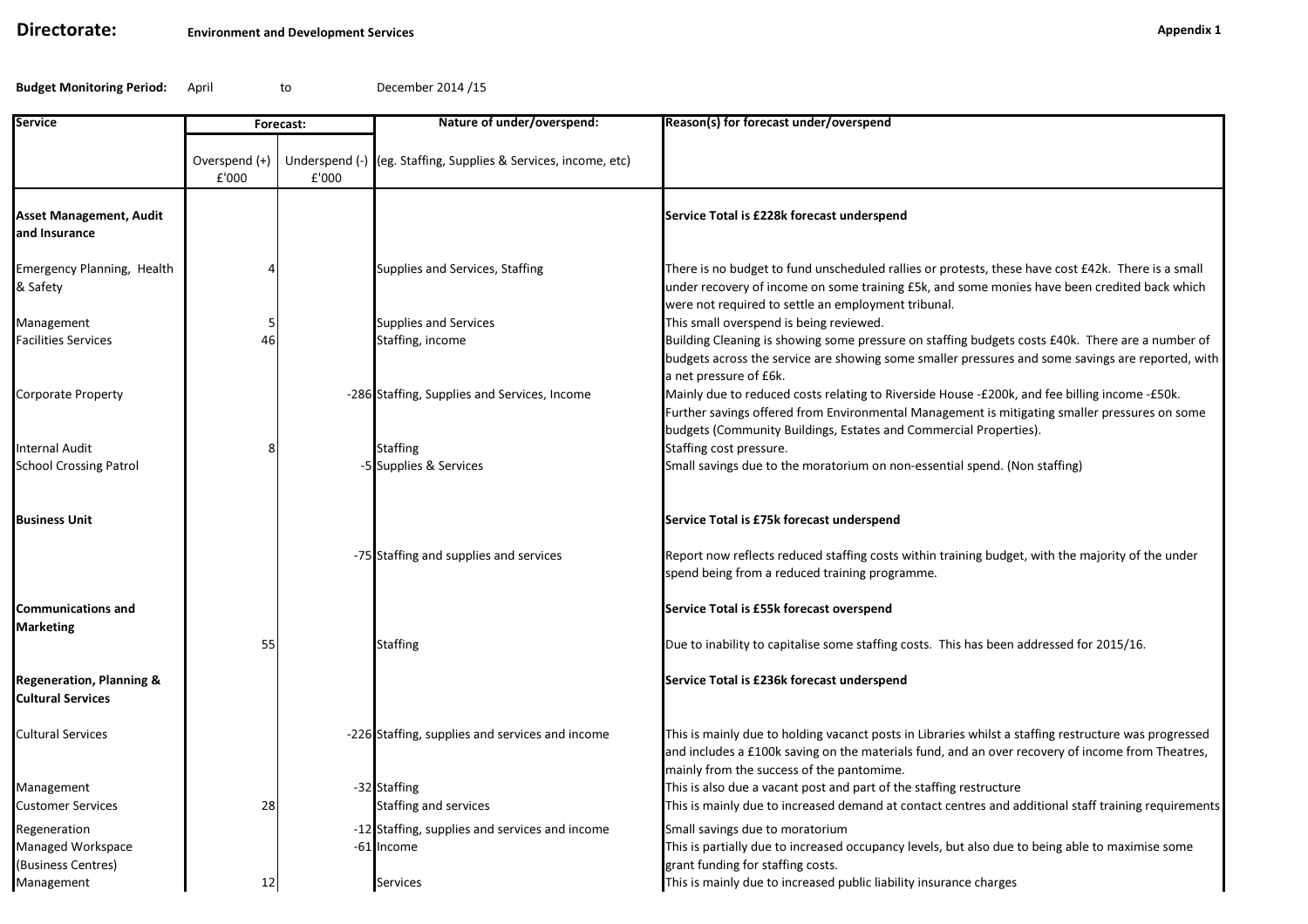| Markets                    |     |        | -23 Supplies and services, income          | Some expected charges will now not be incurred (-£16k)and small savings from the moratorium                                                                                                                                                                                                                                                                                                                                                                                   |
|----------------------------|-----|--------|--------------------------------------------|-------------------------------------------------------------------------------------------------------------------------------------------------------------------------------------------------------------------------------------------------------------------------------------------------------------------------------------------------------------------------------------------------------------------------------------------------------------------------------|
| Planning                   | 70  |        | Salaries and supplies and services         | There is an expectation that there will be an underrecovery of income on planning applications. A<br>further £40k has been added to an eisting provision for potential property litigation claims.                                                                                                                                                                                                                                                                            |
| <b>RIDO</b>                | 19  |        | <b>Staffing and services</b>               | In the main this is due to needing to purchase a new IT package                                                                                                                                                                                                                                                                                                                                                                                                               |
| <b>Building Control</b>    |     |        | -11 Income                                 | There has been a small increase in the number of building applications, this may not be recurrent.                                                                                                                                                                                                                                                                                                                                                                            |
| <b>Streetpride</b>         |     |        |                                            | Service Total is £29k forecast overspend                                                                                                                                                                                                                                                                                                                                                                                                                                      |
| Network Management         | 118 |        | Services and income                        | The key pressure is due to under recovery of income on Parking (+£220k), but there are some<br>savings showing on Street Lighting energy costs and across other areas within NM totalling (-<br>£100k). This projection does not include anything for winter maintenance.                                                                                                                                                                                                     |
| <b>Waste Management</b>    |     |        | -37 Supplies and services                  | Waste Collection is underspent by(-£-163k) mainly due to the WEEE Rebate, and also the impact of<br>industrial action, reduced projected spend on HWRC sites and increased income on Bulky items and<br>Commercial Waste. Waste Disposal has a pressure of (+£164k) as we await an outlet coming on line<br>and have increased waste into Sheffield Erf. Waste PFI has a (-£38k) underspend relating to savings<br>on professional advice required for the Waste PFI contract |
| Leisure and Green Spaces   |     |        |                                            | -59 Staffing (agency), supplies and services and income There are a number of small pressures on budgets from allotments and Country Parks due to agency<br>cover costs and under recovery of income, however, these are being mitigated by savings across the<br>service area, mainly due to vacant posts (-£42k) and reduced spend on non pay budgets due to the<br>moratorium, but also from Tree Services and landscape design.                                           |
| <b>Community Services</b>  | 55  |        | Staffing, supplies and services and income | Across this service there are a number of pressures (+£64k) cleansing highways, (+ £11k) Dog<br>Warden services on a revised contract and (+£15k) relating to staffing on an overhead account.<br>Increased income from Pest Control services is contributing (-£12.5k) and grounds maintenance-(<br>£18.6k).                                                                                                                                                                 |
| Corporate Transport Unit   |     |        | -58 Supplies and services                  | This is mainly due to the imposed moratorium on spend and the current levels of demand for<br>transport services.                                                                                                                                                                                                                                                                                                                                                             |
| Transportation             |     |        | Services and income                        | A pressure of (+£75k) from CCTV is being mitigated by (-£38k) over recovery of Highway Design<br>income and savings from a vacant post (-£28k).                                                                                                                                                                                                                                                                                                                               |
| <b>Corporate Accounts</b>  |     |        | <b>Services</b>                            | This small overspend is being reviewed.                                                                                                                                                                                                                                                                                                                                                                                                                                       |
| Total                      | 430 | $-885$ |                                            |                                                                                                                                                                                                                                                                                                                                                                                                                                                                               |
| <b>Net Under/Overspend</b> |     | $-455$ |                                            |                                                                                                                                                                                                                                                                                                                                                                                                                                                                               |